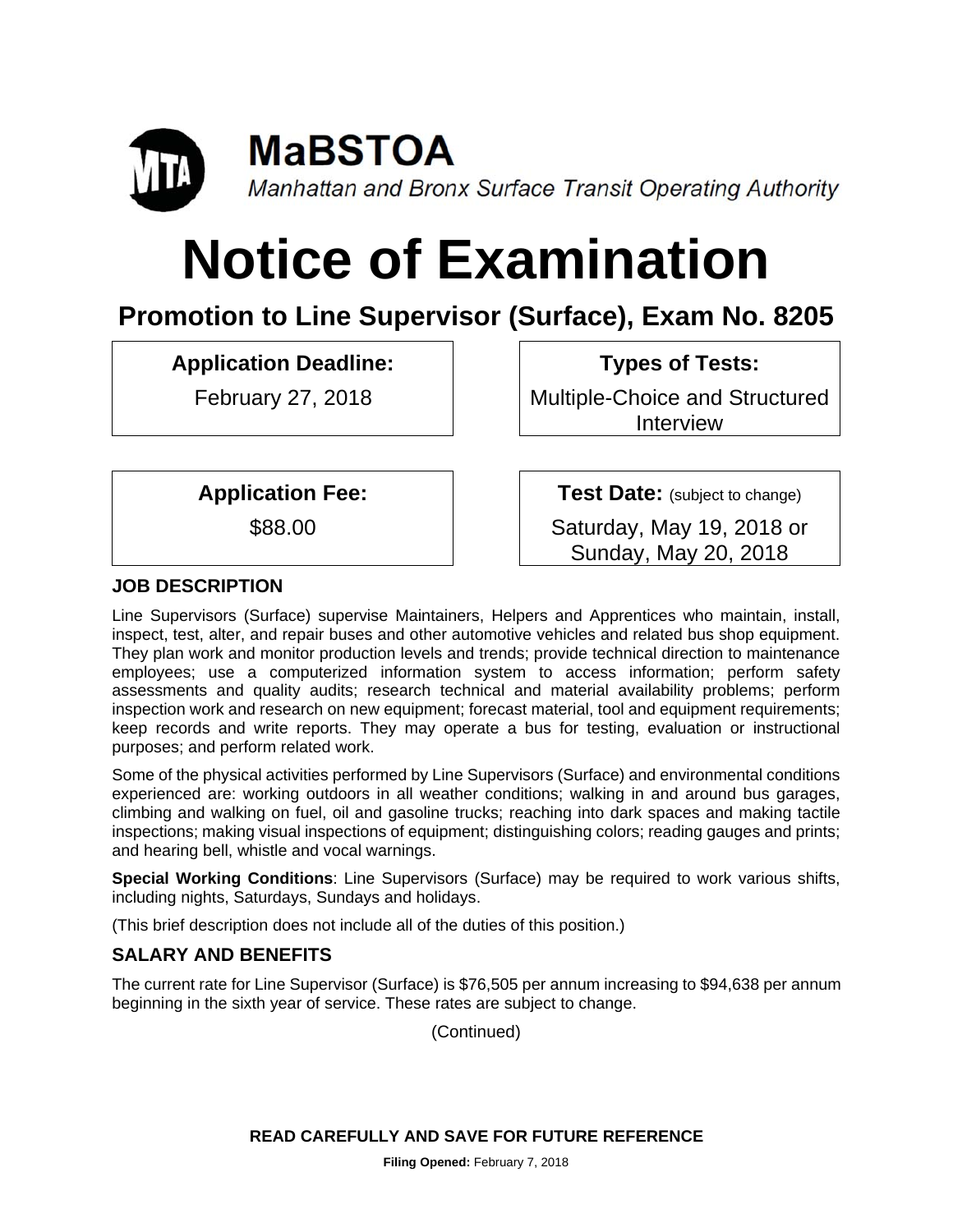#### **ELIGIBILITY TO TAKE EXAMINATION**

This examination is open to each employee of MaBSTOA who on the date of the multiple-choice test:

- 1. Is employed in the title of Bus Maintainer Chassis, Plant and Equipment Maintainer, Bus Maintainer – Body, Electronic Equipment Maintainer, Revenue Equipment Maintainer, or Stock Worker; and
- 2. Is not otherwise ineligible.

If you do not know if you are eligible, check with **your department's Human Resources representative.** 

You are responsible for determining whether you meet the eligibility requirements for this examination prior to submitting the Application. You may be given the multiple-choice test before we verify your eligibility. If you are marked "Not Eligible," your application fee will **not** be refunded and you will not receive a score.

This examination is **NOT** open to employees of New York City Transit, MTA Bus Company or to employees of any MTA agency other than MaBSTOA.

#### **REQUIREMENTS TO BE PROMOTED**

**Probation Completed:** At the time of promotion, you must have completed your probationary period in one of the eligible titles as indicated in the above "Eligibility to Take Examination" section.

#### **Driver License Requirement:**

- 1. A Class B Commercial Driver License, (CDL) valid in the State of New York with a passenger endorsement and no disqualifying restrictions; or
- 2. A Motor Vehicle Driver License valid in the State of New York and a Learner's Permit for a Class B CDL valid in the State of New York with a passenger endorsement and no disqualifying restrictions.

Candidates who qualify under (2) above will be promoted subject to the receipt of a Class B CDL valid in the State of New York with a passenger endorsement and no disqualifying restrictions at the end of a special training course in bus operations.

Candidates who fail to successfully complete the special training course in bus operations, including the receipt of a Class B CDL valid in the State of New York with a passenger endorsement and no disqualifying restrictions, will be terminated.

If you have serious moving violations, license suspension or an accident record you may be disqualified. The Class B CDL valid in the State of New York with a passenger endorsement and no disqualifying restrictions must be maintained for the duration of employment. All applicants for this examination must provide proof of residence in the state for which the license and/or permit was issued.

**Pre-promotional Evaluation:** All promotions are subject to pre-promotional evaluations.

**Drug Screening Requirement:** You must pass a drug screening in order to be promoted, and if promoted, you will be subject to random drug and alcohol tests for the duration of your employment. Additionally, if you have tested positive on a drug or alcohol test or had a refusal to test during preemployment or while employed by a Federal DOT-regulated employer during the applicable period, you must have completed the Substance Abuse Professional (SAP) process required by federal law in order to be promoted to this safety-sensitive position.

(Continued)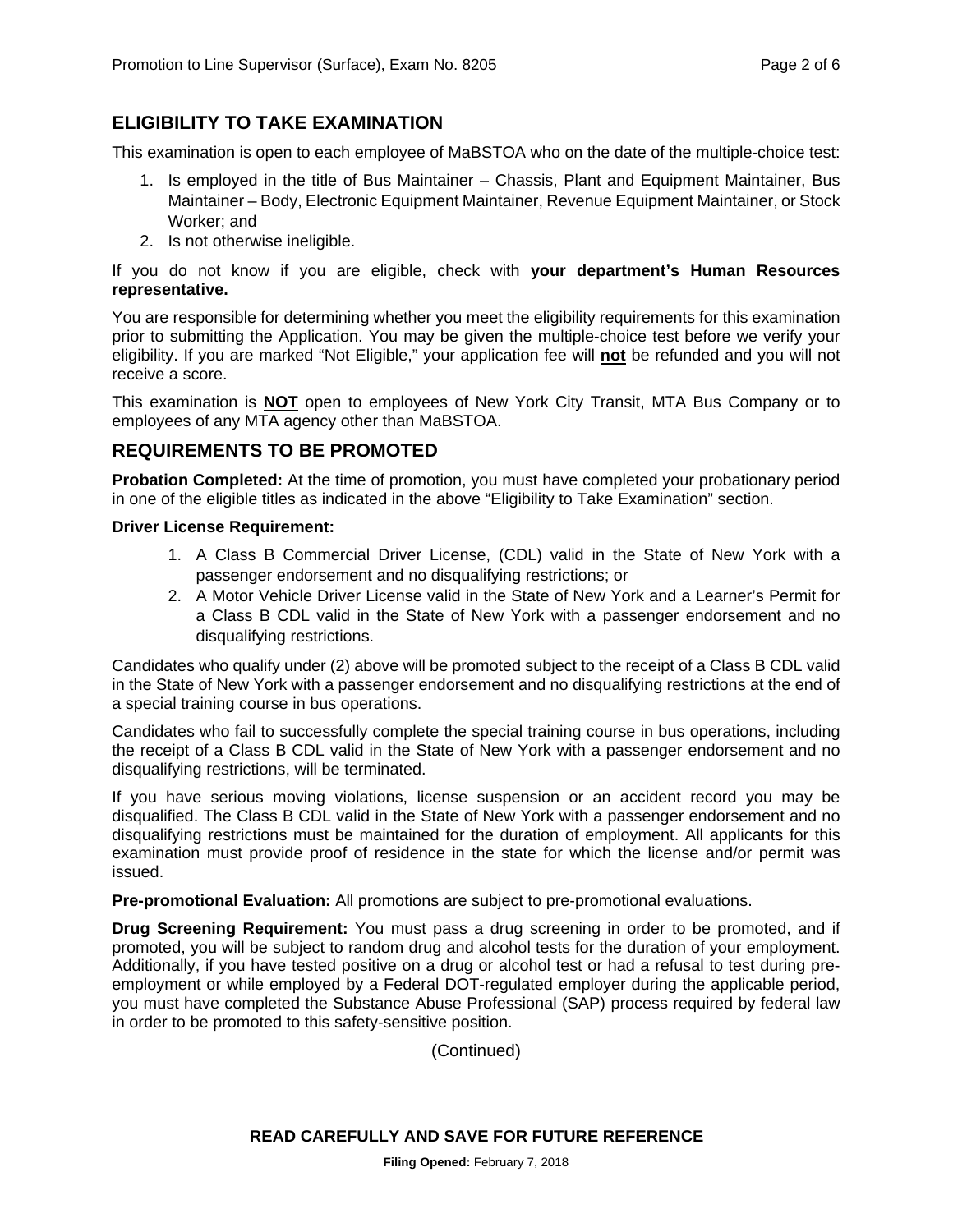**MTA New York City Transit Exam Information Center:** Open Monday through Friday, from 9 AM to 3 PM, in the lobby at 180 Livingston Street, Brooklyn, New York. Directions: take the A, C, F or R trains to the Jay Street-Metro Tech Station, or the 2, 3, or the G train to the Hoyt Street Station. **The MTA New York City Transit Exam Information Center will be closed on Presidents' Day, Monday, February 19, 2018.** 

#### **HOW TO SUBMIT AN APPLICATION AND PAY THE APPLICATION FEE**

If you believe you meet the requirements in the "Eligibility to Take Examination" section, submit an application online by the last day of the application period.

#### **Online Applications:**

- 1. Apply using the "BSC" employee portal at: www.mymta.info by the last day of the application period.
- 2. You must pay the *Application* fee via payroll deduction. Applicants who request a fee waiver must apply by mail.
- 3. You will be given a confirmation number after you submit your application.

Computers with internet access are available on a limited basis at branches of the New York Public Library, the Brooklyn Library and the Queens Library to patrons with a valid library card.

Save your confirmation numbers for future references and proof of filing an *Application.*

#### **HOW TO SUBMIT AN APPLICATION WHEN REQUESTING A FEE WAIVER**

Applicants who wish to request a Fee Waiver must obtain an *Application* in person at the MTA New York City Transit Exam Information Center (as indicated below) and must submit the *Application* by mail to the address in the "Correspondence" section below **by the last day of the application period**.

MTA New York City Transit will not accept applications in person. Additional information on requesting an application fee waiver is available with the *Application*.

#### **ADMISSION LETTER**

An *Admission Letter* will be mailed to you about 10 days before the first date of the multiple-choice test. If you do not receive an *Admission Letter* at least 4 days before this date, you may obtain a duplicate letter at the MTA New York City Transit Exam Information Center (as indicated above). A paper copy of the *Admission Letter* is your ticket for admission to the test.

Employees **must** keep their official mailing address **up to date.** Only the address on file with the MTA Business Service Center will be used to mail correspondence, including the *Admission Letter.*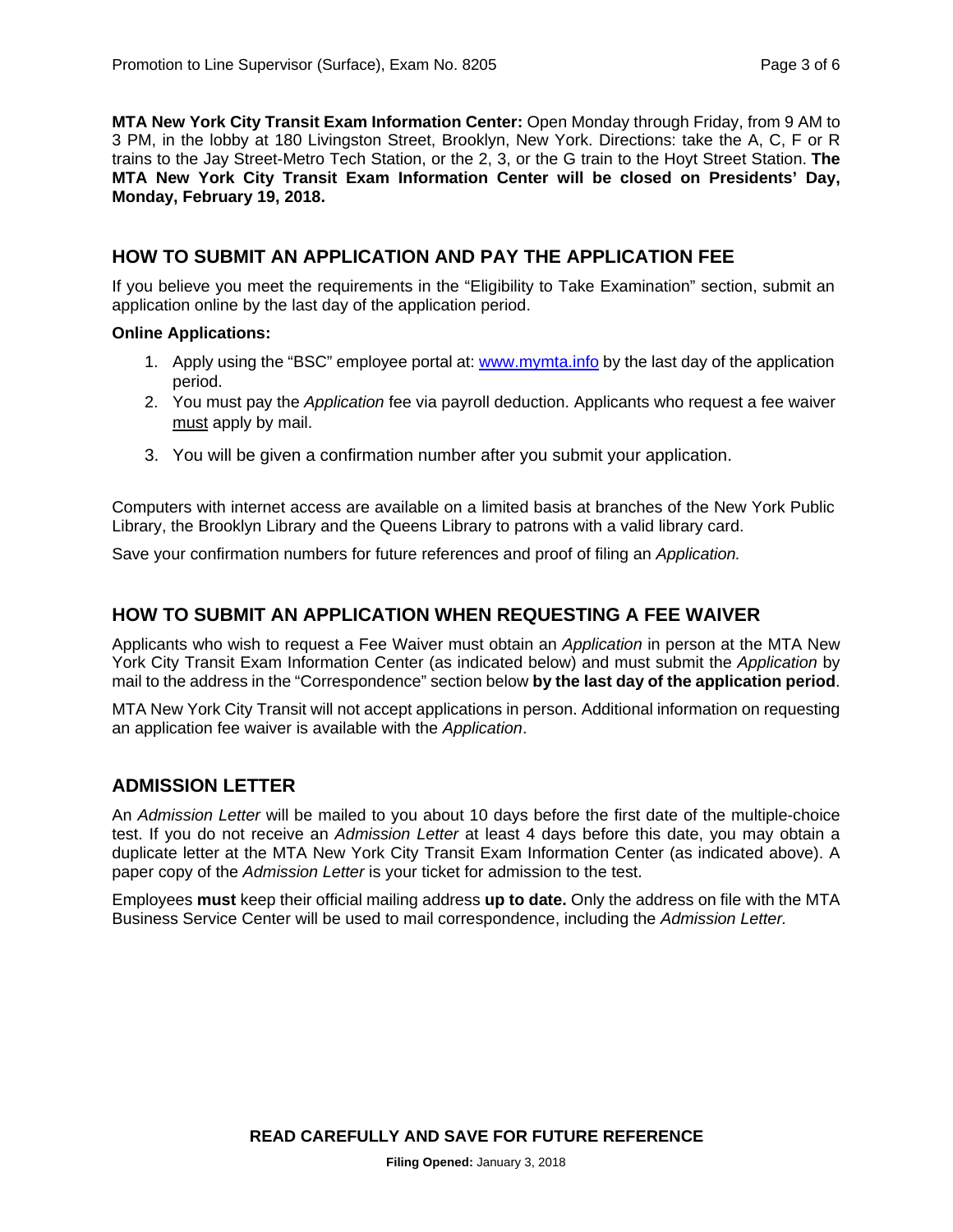# **THE TEST**

The assessment will consist of two distinct components; a competitive multiple-choice test and a qualifying structured interview. The competitive multiple-choice test will be given on one of the dates that are stated on the first page. The qualifying structured interview will be given at a later date to candidates who have passed the competitive multiple-choice test and are deemed to meet the eligibility requirements. A score of at least 70% is required to pass each component.

The competitive multiple choice test may include questions on the installation, troubleshooting, inspection, repair, testing and maintenance of automotive/bus equipment, including tools and equipment used in automotive/bus maintenance; safe and efficient work practices and procedures; reading and interpreting technical drawings, wiring diagrams and schematics; job related mathematical calculations; and other related areas.

The qualifying structured interview may include questions on the following abilities:

- **Oral Comprehension** -- Ability to understand spoken English words and sentences
- **Oral Expression** -- Ability to use English words or sentences in speaking so others will understand
- **Planning and Organizing** Establishing a course of action for self and/or others to accomplish a specific goal; planning proper assignment of personnel and appropriate allocation of resources
- **Delegation** Utilizing subordinates effectively; allocating decision-making and other responsibilities to the appropriate subordinates
- **Management Control** Establishing procedures to monitor and/or regulate processes, tasks, or activities of subordinates and job activities and responsibilities; taking action to monitor the results of delegated assignments or projects
- **Development of Subordinates** -- Developing the skills and competencies of subordinates through training and developmental activities related to current and future jobs
- **Analysis** Identifying problems, securing relevant information, relating data from different sources and identifying possible causes of problems
- **Judgement** Developing alternative courses of action and making decisions based on logical assumptions that reflect factual information
- **Technical Translation** Demonstrating knowledge of the meaning of technical/professional terminology used on the job.

# **TEST ADMINISTRATION GUIDELINES**

**Warning:** You are not permitted to enter the test site with cellular phones, smart watches, beepers, pagers, cameras, portable media players, or other electronic devices. Calculators are permitted. Electronic devices with an alphabetic keyboard or with word processing or data recording capabilities such as planners, organizers, etc. are prohibited. If you use any of these devices in the building at any time before, during or after the test, you may **not** receive your test results, your test score may be nullified, and your application fee will **not** be refunded.

You may not have any other person, including children, present with you while you are being processed for or taking the test and no one may wait for you inside of the test site while you are taking the test.

**Proof of Identity:** You must present your employee ID when you arrive to take the multiple-choice test and when you arrive for the qualifying structured interview.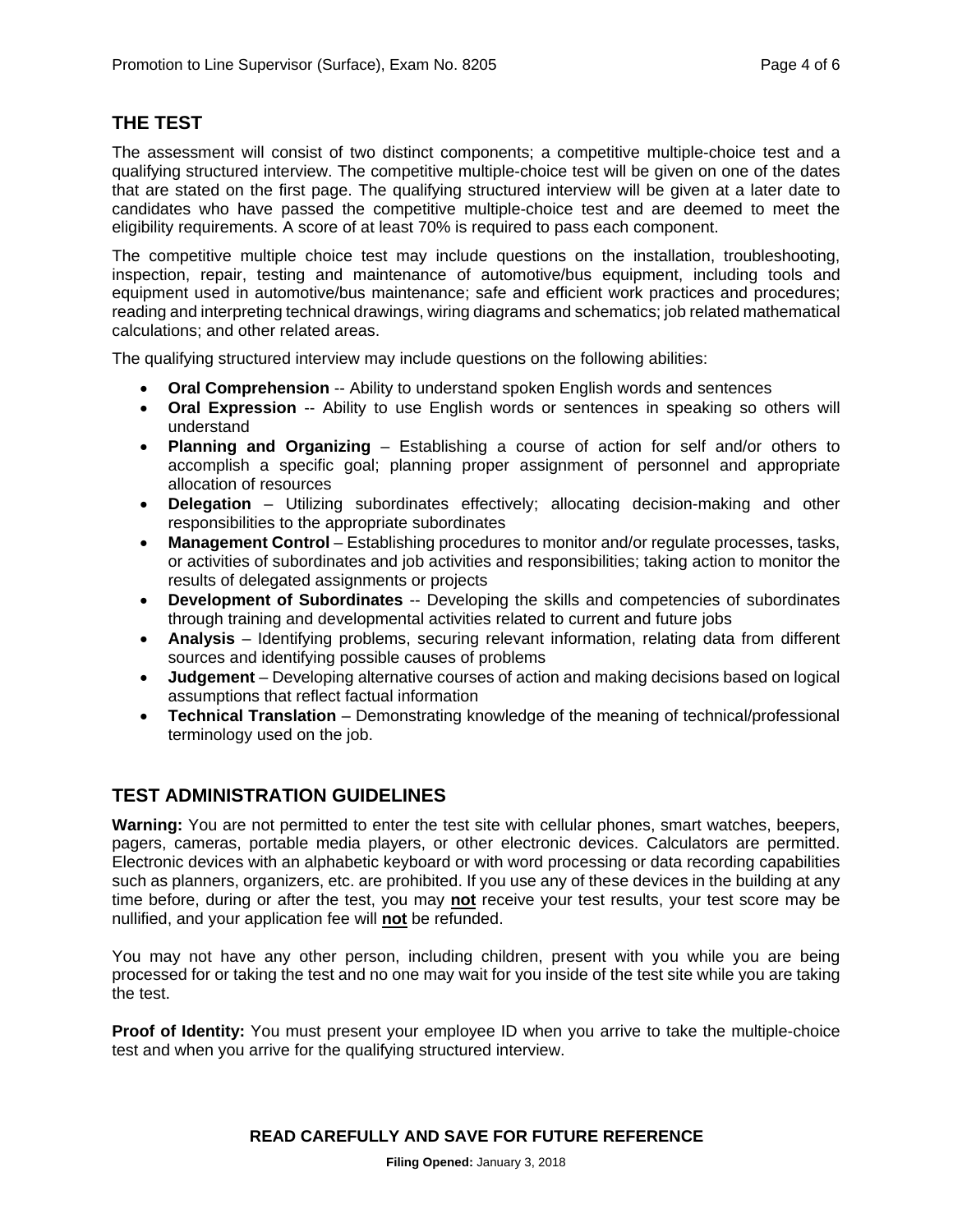#### **TEST ADMINISTRATION GUIDELINES** (Continued)

Leaving: You must leave the test site once you finish the test. If you leave the test site after being fingerprinted but before finishing the test, you will not be permitted to re-enter. If you disregard this instruction and re-enter the test site, you may not receive your test results, your test score may be nullified, and your application fee will not be refunded.

## **THE TEST RESULTS**

If you pass the competitive multiple-choice test, are marked eligible, and pass the qualifying structured interview, your name will be placed in final score on an eligible list and you will be given a list number. You will be notified by mail of your test results. If you meet all requirements and conditions, you will be considered for promotion when your name is reached on the eligible list. The eligible list for this exam may remain in effect up to 4 years from the date it is established.

#### **ADDITIONAL INFORMATION**

You are required to successfully complete a one-year probationary period. If you do not successfully complete the probationary period, you may be returned to your previous title.

#### **SPECIAL ARRANGEMENTS**

**Late Filing:** Consult with **your department's Human Resources representative** to determine the procedure for filing a late *Application* if you meet one of the following conditions:

- 1. You are absent from work for at least one-half of the application period and are unable to apply for reasons such as vacation, sick leave or military duty; or
- 2. You become eligible after the above application period, but on or before the first day of the multiple-choice test.

**Make-Up Test:** You may apply for a make-up test if you cannot take the test on the scheduled test date for any of the following reasons:

- 1. Compulsory attendance before a public body;
- 2. On-the-job injury or illness caused by municipal employment where you are an officer or employee of MaBSTOA;
- 3. Absence from the test within one week after the death of a spouse, domestic partner, parent, sibling, child or child of a domestic partner;
- 4. Absence due to ordered military duty;
- 5. A clear error for which MaBSTOA is responsible; or
- 6. A temporary disability, pregnancy-related, or child-birth-related condition preventing you from taking the test.

To request a make-up test, mail your request with your documentation of special circumstances to the address found in the "Correspondence Section" below within 60 days of your scheduled test date or make the request within 60 days of restoration to your position after performing military duty.

**Special Test Accommodations:** If you plan to request special testing accommodations due to disability or an alternate test date due to your religious belief, follow the instructions included with your *Application* and mail your request to the address found in the "Correspondence" section below no later than 30 days prior to the scheduled test date.

(Continued)